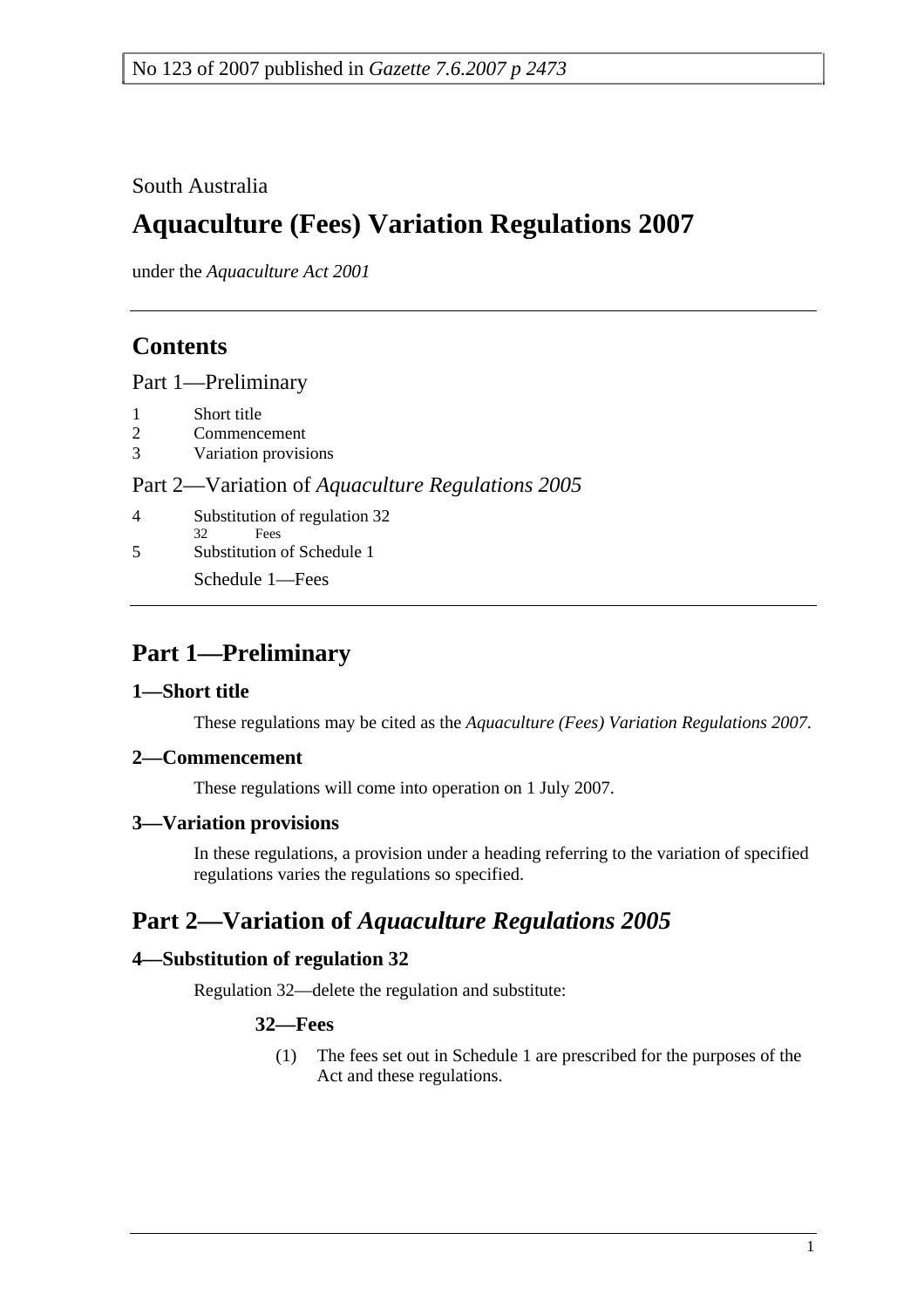- (2) Subject to subregulation (3), a licensee authorised under an aquaculture licence to carry on aquaculture in a lease area must, before the payment date fixed by the Minister for the financial year by written notice given to the licensee, pay to the Minister, in respect of each financial year, a fee of the amount set out in Schedule 1 Part 2.
- (3) If 2 or more aquaculture licences are held in respect of the same lease area—
	- (a) the licensee is only liable for 1 fee under subregulation (2); and
	- (b) the fee payable is the higher or highest of the fees that would be payable under subregulation (2) but for this subregulation.
- (4) A licensee authorised under an aquaculture licence to carry on aquaculture in an area other than a lease area must, before the payment date fixed by the Minister for the financial year by written notice given to the licensee, pay to the Minister, in respect of each financial year, a fee of the amount set out in Schedule 1 Part 3.
- (5) A person who applies for an aquaculture licence must, before the licence is granted, pay to the Minister a fee of an amount calculated by multiplying—
	- (a) the periodic fee that would have been payable by the person had the person held the licence at the last date for payment of periodic fees; and
	- (b) the proportion that the number of whole months between the grant of the licence and the next 30 June bears to 12 months.
- (6) The Minister may enter into an arrangement with a person for payment of a periodic fee by instalments.
- (7) The Minister may waive or refund a fee (or part of a fee) payable under the Act or these regulations if satisfied that it is appropriate to do so in a particular case.
- (8) A fee payable to the Minister under the Act or these regulations may be recovered by the Minister by action in a court of competent jurisdiction as a debt due to the Minister.

### **5—Substitution of Schedule 1**

Schedule 1—delete the Schedule and substitute:

# **Schedule 1—Fees**

#### **Part 1—Application fees**

- 1 On application for consent to transfer a development lease (section 36) \$805.00
- 2 On application for an aquaculture licence authorising aquaculture in a lease area (section 49) \$2 612.00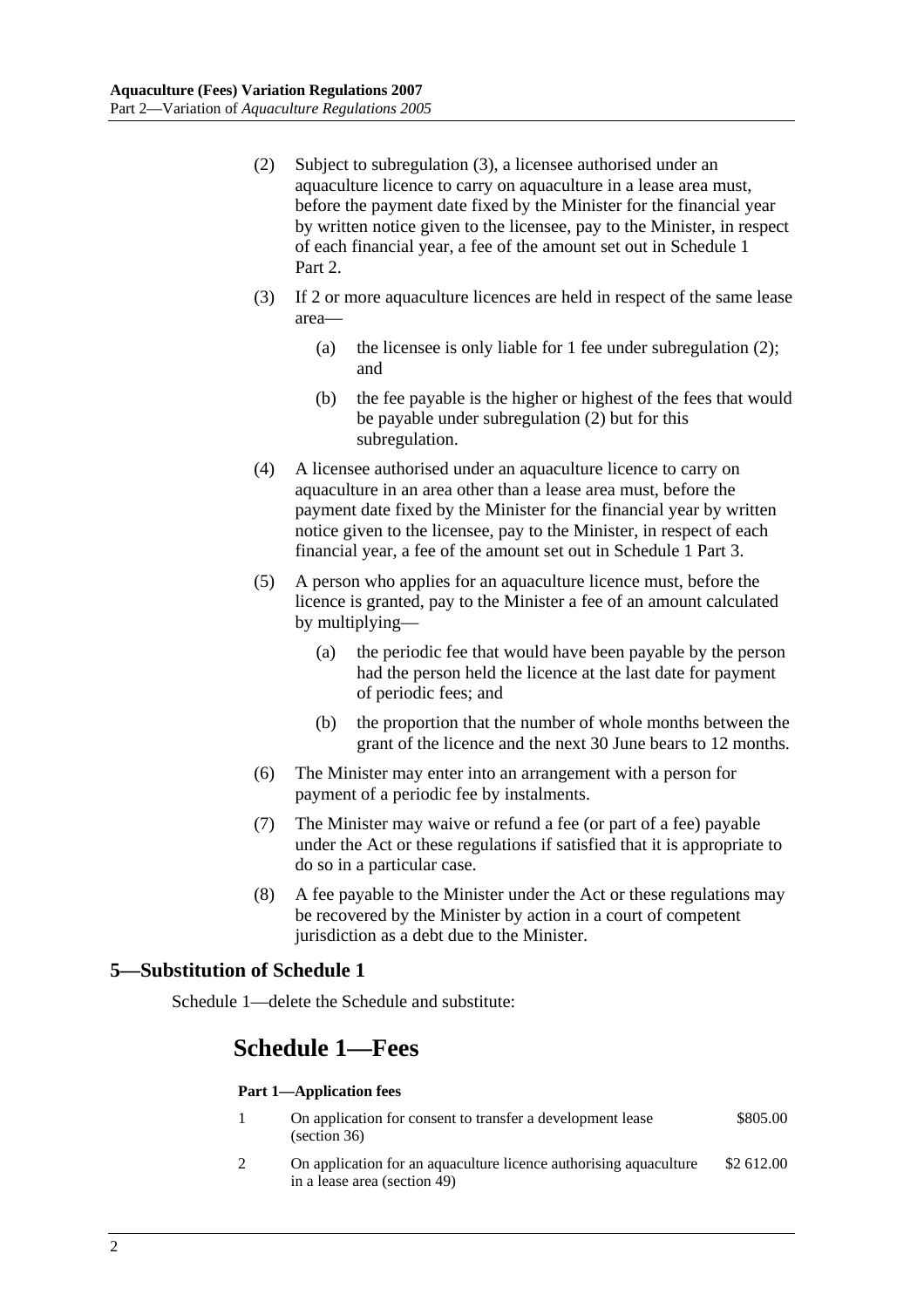| 3              | On application for an aquaculture licence authorising aquaculture<br>in an area other than a lease area (section 49)—                          |                                                                                                                                                                     |          |            |  |  |
|----------------|------------------------------------------------------------------------------------------------------------------------------------------------|---------------------------------------------------------------------------------------------------------------------------------------------------------------------|----------|------------|--|--|
|                | (a)                                                                                                                                            | for a licence classified by the Minister (by virtue of the<br>low level of intensity of farming to be carried on under<br>the licence) as a class A licence         |          | \$741.00   |  |  |
|                | (b)                                                                                                                                            | for a licence classified by the Minister (by virtue of the<br>medium level of intensity of farming to be carried on<br>under the licence) as a class B licence      |          | \$1 185.00 |  |  |
|                | (c)                                                                                                                                            | for a licence classified by the Minister (by virtue of the<br>high level of intensity of farming to be carried on under<br>the licence) as a class C licence        |          | \$2 250.00 |  |  |
| $\overline{4}$ | On application to vary the conditions of an aquaculture licence<br>authorising aquaculture in a lease area (section 52)-                       |                                                                                                                                                                     |          |            |  |  |
|                | (a)                                                                                                                                            | in the case of a variation that relates only to the farming<br>system authorised to be used under the licence                                                       |          | \$1 341.00 |  |  |
|                | (b)<br>in the case of a variation that relates only to the species<br>of aquatic organisms authorised to be farmed under the<br>licence        |                                                                                                                                                                     |          |            |  |  |
|                | (c)                                                                                                                                            | in the case of a variation that relates to both the farming<br>system authorised to be used, and the species authorised<br>to be farmed, under the licence          |          | \$2 185.00 |  |  |
|                | (d)                                                                                                                                            | in any other case                                                                                                                                                   |          | \$368.00   |  |  |
| 5              | On application for vary the conditions of an aquaculture licence<br>authorising aquaculture in an area other than a lease area<br>(section 52) |                                                                                                                                                                     |          | \$244.00   |  |  |
| 6              |                                                                                                                                                | On application for renewal of an aquaculture licence (section 53)<br>no fee                                                                                         |          |            |  |  |
| 7              | On application for consent to transfer an aquaculture licence<br>$\left( \text{section } 55 \right)$ —                                         |                                                                                                                                                                     |          |            |  |  |
|                | in the case of a corresponding licence<br>(a)                                                                                                  |                                                                                                                                                                     |          | \$931.00   |  |  |
|                | (b)                                                                                                                                            | in any other case                                                                                                                                                   |          | \$244.00   |  |  |
| 8              |                                                                                                                                                | On application for the division of a lease area into separate lease<br>areas (regulation 28A)                                                                       |          | \$805.00   |  |  |
| 9              | On application for the division of a licence area into separate<br>licence areas (regulation 28B)                                              |                                                                                                                                                                     | \$805.00 |            |  |  |
|                |                                                                                                                                                | Part 2—Periodic fees in respect of licences<br>authorising aquaculture in lease areas                                                                               |          |            |  |  |
| 1              |                                                                                                                                                | For an aquaculture licence to farm tuna<br>the amount obtained by<br>multiplying \$70.50 by the<br>number of hectares in the<br>licence area                        |          |            |  |  |
| 2              |                                                                                                                                                | For an aquaculture licence to farm finfish<br>the amount obtained by<br>other than tuna<br>multiplying \$178.00 by the<br>number of hectares in the<br>licence area |          |            |  |  |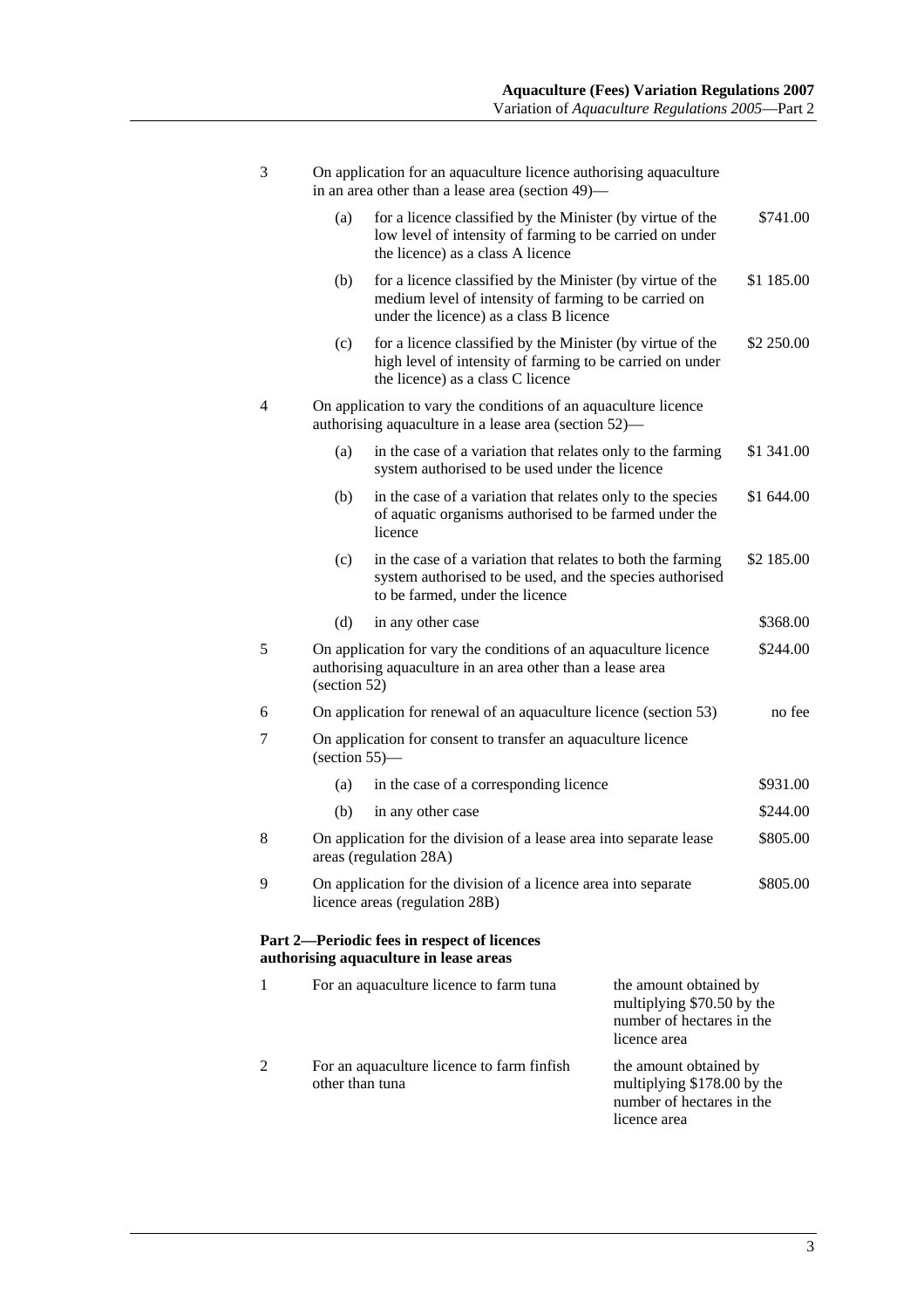| 3 | For an aquaculture licence to farm abalone in<br>a subtidal area                         | the amount obtained by<br>multiplying \$163.00 by the<br>number of hectares in the<br>licence area |
|---|------------------------------------------------------------------------------------------|----------------------------------------------------------------------------------------------------|
| 4 | For an aquaculture licence to farm molluscs<br>other than abalone in a subtidal area     | the amount obtained by<br>multiplying \$126.00 by the<br>number of hectares in the<br>licence area |
| 5 | For an aquaculture licence to farm molluscs<br>(including abalone) in an intertidal area | the amount obtained by<br>multiplying \$119.00 by the<br>number of hectares in the<br>licence area |
| 6 | For an aquaculture licence to farm algae                                                 | the amount obtained by<br>multiplying \$43.25 by the<br>number of hectares in the<br>licence area  |
| 7 | For an aquaculture licence authorising the<br>storage of sea cages                       | the amount obtained by<br>multiplying \$43.25 by the<br>number of hectares in the<br>licence area  |

#### **Part 3—Periodic fees in respect of licences authorising aquaculture in non-lease areas**

|   | $\mathbf{1}$ | For an aquaculture licence classified by the Minister (by virtue of<br>the low intensity of farming to be carried on under the licence) as a<br>class A licence |                                                                                                                                                                                                                               |            |  |
|---|--------------|-----------------------------------------------------------------------------------------------------------------------------------------------------------------|-------------------------------------------------------------------------------------------------------------------------------------------------------------------------------------------------------------------------------|------------|--|
|   | 2            |                                                                                                                                                                 | For an aquaculture licence classified by the Minister (by virtue of<br>the medium intensity of farming to be carried on under the licence)<br>as a class B licence—                                                           |            |  |
|   |              | (a)                                                                                                                                                             | in the case of a licence authorising the carrying on of<br>aquaculture on a navigable vessel as it operates within an<br>area of State waters or the use of a farming structure<br>designed to be transported by road or rail | \$1449.00  |  |
|   |              | (b)                                                                                                                                                             | in any other case                                                                                                                                                                                                             | \$178.00   |  |
| 3 |              |                                                                                                                                                                 | For an aquaculture licence classified by the Minister (by virtue of<br>the high level of intensity of farming to be carried on under the<br>licence) as a class C licence—                                                    |            |  |
|   |              | (a)                                                                                                                                                             | in the case of a licence authorising the carrying on of<br>aquaculture on a navigable vessel as it operates within an<br>area of State waters or the use of a farming structure<br>designed to be transported by road or rail | \$3 336.00 |  |
|   |              | (b)                                                                                                                                                             | in any other case                                                                                                                                                                                                             | \$1758.00  |  |
|   |              |                                                                                                                                                                 |                                                                                                                                                                                                                               |            |  |

**Note—** 

As required by section 10AA(2) of the *Subordinate Legislation Act 1978*, the Minister has certified that, in the Minister's opinion, it is necessary or appropriate that these regulations come into operation as set out in these regulations.